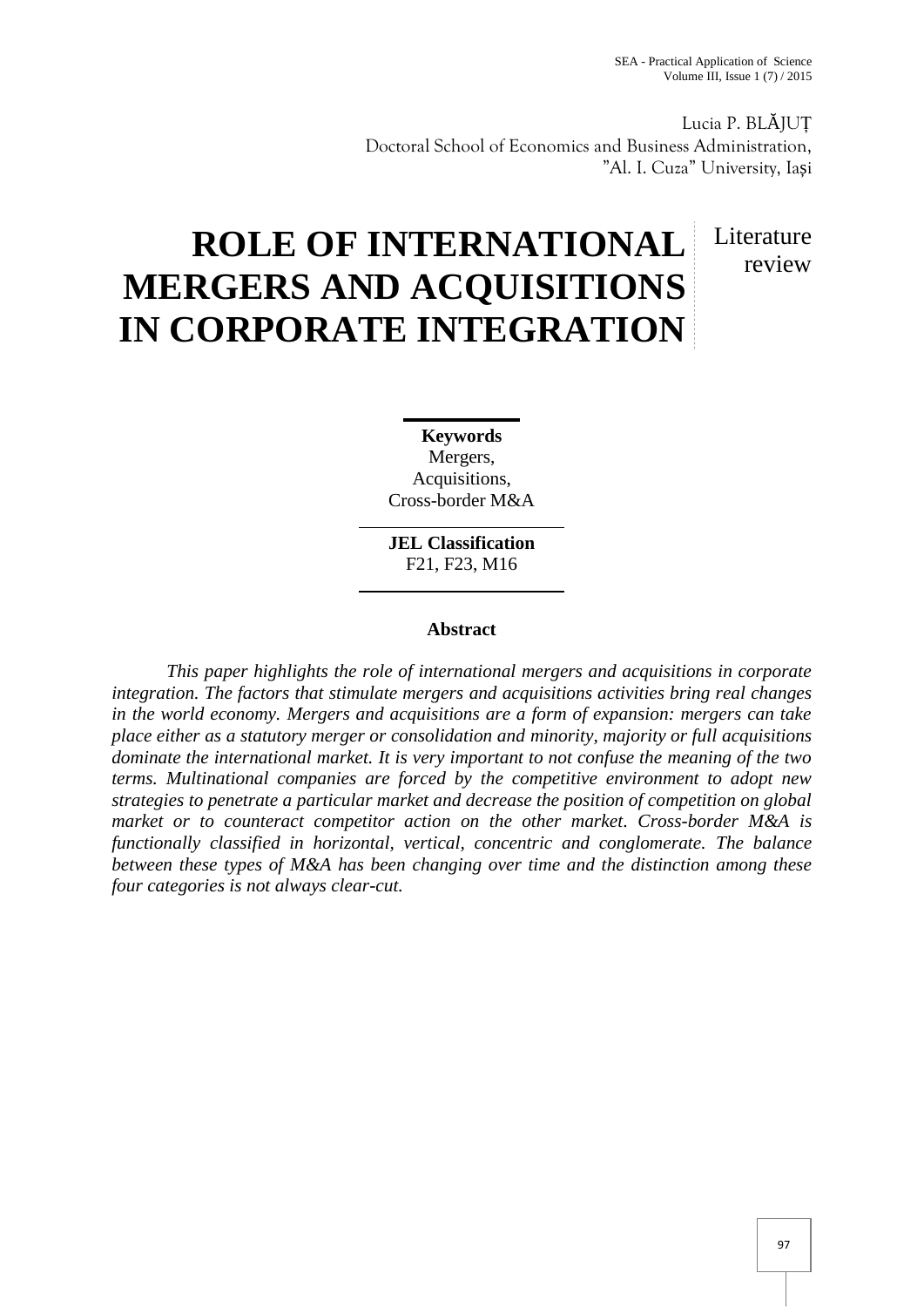# **Introduction**

The competitiveness impact of business environment force the multinational companies (MNC`s) to adopt new global strategies with a strong integrative character, to penetrate a particular market and decrease the position of competition on global market, or to adopt offensive strategies in certain markets, to counteract competitor action on the other market, or combine them to obtain operational and financial synergy benefits. The dynamics of international competitive environment stimulate the intercompany integration, which aims in a diversified manner, the axis-cooperation, like the main effective way to adjust company to the complexity and uncertainty of international political-economic context. So, beginning with `60-`70 years it appeared and developed a series of business practices included in literature like broad category of international economic cooperation, or strategic alliances category (Popa, 1997).

In the context of what can be named successive integration, a company can start by creating consortia, or other forms of temporary interdependence, pass it then through the status of joint-venture, and finally proceed with foreign direct investments. If a company want to invest in a foreign country, can choose from two alternatives: integrate investments (foreign direct investment – Greenfield investments) or acquisition or merger of a foreign subsidiary or local companies, which can be private or public company under privatization (Bari, 2010). The common point of these two alternatives consist in the governance/control of national assets by a multinational company based on a continuous organizational commitment and in this way can contribute to develop the global production system (Figure1).

The second alternative, involves the management control of a resident company by a foreign company and open a wide range of options to mechanisms types that can materialize this control (Figure2). Merger or acquisition is not identical one to each other, hence, is no reason to distinguish between them. Both contribute to the international production development and involve management control of a resident entity in one country by an enterprise resident in another (UNCTAD, 2000).

#### **International mergers**

A merger is a combination of two corporations in which only one corporation survives and the merged corporation goes out of existence. In a merger, the acquiring company assumes the assets and liabilities of the merged company. Sometimes the term statutory merger is used to refer to this type of business transaction. It basically means that the merger is being done consistent with a specific state incorporated on this one (Gaughan, 2010).

International merger involves the unification of two legal entities of different nationality. The merger is treated by the majority of economists as a form of acquisitions and can be classified as *a statutory merger* and *consolidation*.

Statutory merger is the embedding of one or more companies that ceases to exist. Consolidation serves to put together two or more companies that cease to exist to establish a new company.

Through statutory merger, the company buyer disappears and his shareholders receive, instead of the old shares the new shares of company buyer, to a certain exchange rate. The company buyer acquiring all property rights of the acquired company, and in the same time, all obligations. Typically, the company`s shares are directly exchanged on acquiring company`s stock, the last one can buy and pay with cash or other financial assets. An example of statutory merger is Tata Oils Mills Company Limited with Hindustan Lever Limited (Gupta, 2010).

When we speak about consolidation, distinction between the buyer and the company buyer becomes irrelevant, because the two companies merge into a new company, the original companies cease his legal existence. In this case, the shareholders of both two companies received in exchange for old shares, shares in the newly established company.

Also, they have the option to pay cash, in their account of shareholders' rights, or acquire bonds issued by the new company. At international level, the inputs are more frequently than consolidations, because of the many difficulties in achieving a true merger, especially from legal points of view, in the absence of unifying legal statutes and rules applicable for the countries of original companies. This consolidation process highlight the power of a brand name: for example Xerox corporation - many people make copies of documents but refers of ``Xerox`` copies (Halibozek & Kovacich, 2005).

In terms of financial analysis, there are two types of mergers:

- *Operational mergers* occur when activities of two companies are integrated to achieve synergistic effects
- *Financial mergers* the merging companies will not be operated as a single entity and is not expected to obtain significant operational savings.

#### **International acquisitions**

International acquisitions are defined as a result of the combination of two or more different corporations, under the same leadership, the control are taking by the company who purchase, takeover a company by another one, with financial and managerial implications (Teau, 2009).

An example is Oracles acquisitions of Sun Microsystems with an important technology transaction in 2009 (Sherman, 2010).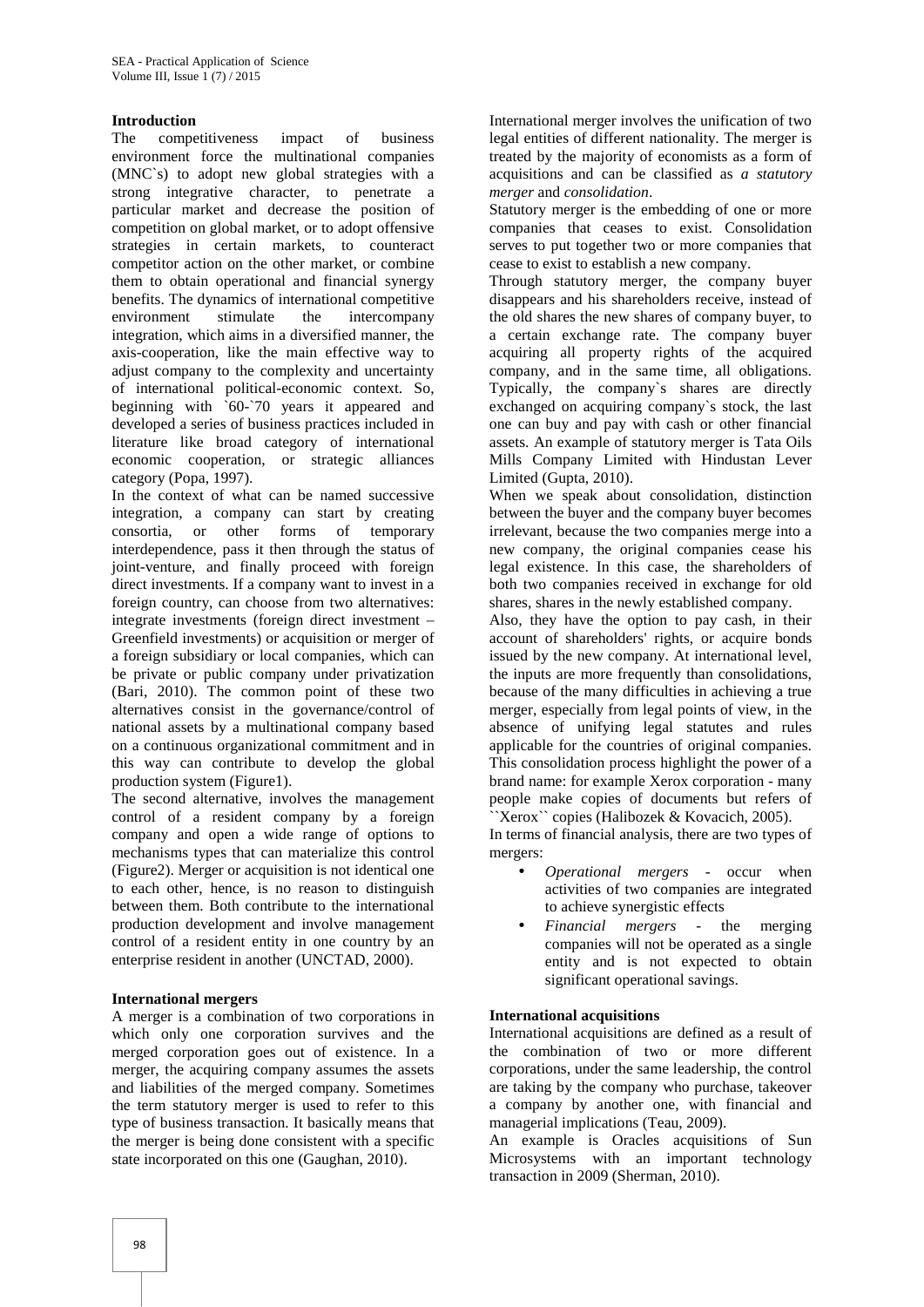In terms of control, exercised by the acquired company, international acquisitions can take three forms:

- *Minority acquisitions*: foreign company aims to control 10% to 49% of the company acquired votes
- *Majority acquisition*: foreign company aims to control between 50% and 99% of the company acquired votes
- *Full acquisitions*: 100% control.

The acquisitions that involve less than 10% of financial assets from host company is, in fact investment portfolio that is purely financial investment, does not imply a long-term relationship, so they are not a part of research objectives without minimizing their importance.

#### **Cross-border M&A: waves and classification**

Historically, mergers and acquisitions have occurred in waves (Gregoriou & Renneboog, 2007):

- *The first wave - the 1890s*: was generated by an economic depression; the main areas covered were oil, steel, tobacco and other basic industries;
- *The second wave - the 1910s to the 1920s*: the first boom of M&As took place in Europe and occurred for first time modern corporations processing;
- *The third wave - the 1950s to the 1970s*: was generated by international trade and economic expansion and involved many structural changes;
- *The fourth wave - the 1980s*: a greater desire to internationalize global economy, the main reason to justify consolidation and building corporations.
- *The fifth wave - the 1990s:* companies start with new expansion projects, favored by lower interest rates and other forms of financing.
- *The sixth wave - the 2000s:* since 2003, in the United State, Europe and Asia activity has been increasing.

Cross-border M&A can be classified in:

- *Horizontal M&As*: when a company combines their operation with another one from the same branch and in the same sector of activity;
- *Vertical M&As*: when a company combines their operation with another one from the same branch and in different sector of activity;
- *Concentric M&As*: when a company combines their operation with another one in different but related branch;
- *Conglomerate M&As*: when a company combines their operation with another one in unrelated activities.

The balance between these types of M&As has been changing over time. The distinction among these four categories is not always clear-cut. The present wave, which began in the early 1980s, started in the USA, continued in England and a few years later it reached the rest of Europe (De Gruyter, 2013).

# **Conclusions**

International mergers and acquisitions are major reorganization measures for international industrial structures and involve not only economic and financial aspects, but social and cultural meanings of environment. The principle of an open market economy does not include a passive attitude to a well functioning market, but rather impose to maintain a constant vigilance. In this way allow a good functioning of market. In the current context, these measures are necessary, because the market integration are deepens. Regulatory bodies, councils or competitive offices analyze every possible business transaction and every implication of integration market or markets which includes corporate. These judge any disputes relating to transactions with companies. The main reason for competition policies that governing corporate transaction cover: normal functioning of markets, ensuring consumer welfare, that stimulate optimal resource assignments and providing strong incentives to increase quality and technique of efficient level production.

# **Acknowledgments**

This work was cofinanced from the European Social Fund through Sectoral Operational Programme Human Resources Development 2007- 2013, project number POSDRU/159/1.5/S/142115 "Performance and excellence in doctoral and postdoctoral research in Romanian economics science domain".

# **References**

- [1] Bari, I. (2010). *Tratat de economie politică global.* [Treaty of global political economy] Bucure <sup>ti</sup>: Editura Economic
- [2] De Gruyter. (2013). *De Gruyter Studies in Organisation: Cultural Dimensions of International Mergers and Acquisitions*. New York: Walter de Gruyter
- [3] Gaughan, P. A. (2010). *Mergers, Acquisitions, and Corporate Restructurings*. Hoboken, New Jersey: John Wiley & Sons, Inc.
- [4] Gregoriou, G. N. & Renneboog, L. (2007). *International Mergers and Acquisitions Activity since 1990: Recent Research and Quantitative Analysis*. Burlington, USA: Elsevier Inc.
- [5] Gupta, M. (2010). *Contemporary Issues in Mergers and Acquisitions*. Mumbai: Himalaya Publishing House.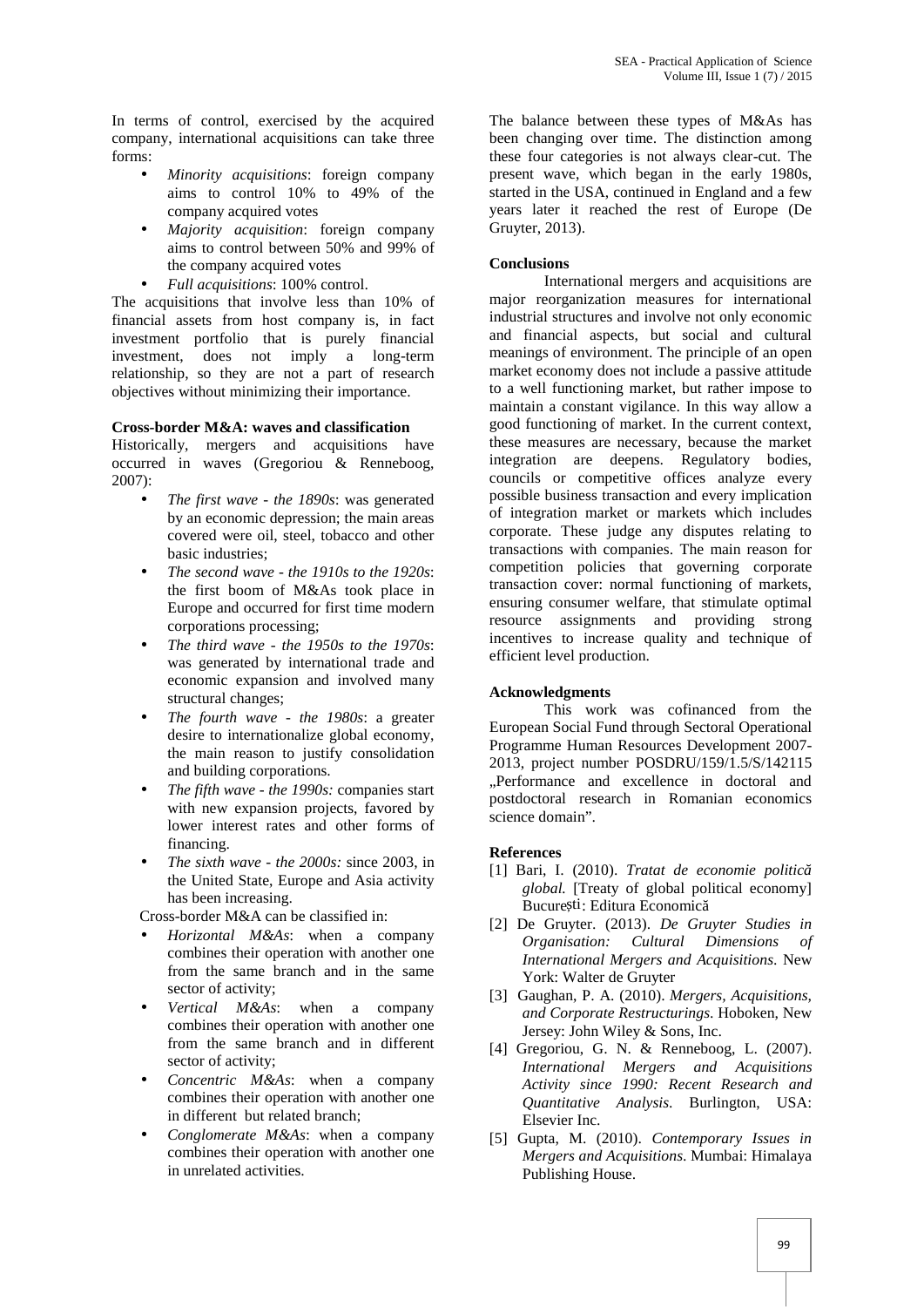- [6] Halibozek, E. P., Kovacich, G. L.(2005) *Mergers and Acquisitions Security: Corporate Restructuring and Security Management.* USA: Butterworth-Heinemann
- [7]Popa, I. (1997). *Tranzacții comerciale internaționale* [International commercial tranzactions] Bucure ti: Editura Economic
- [8]Sherman, A. J. (2010). *Mergers and Acquisitions from A to Z (3rd Edition).*USA: AMACOM Books
- [9]Teau, A. M. (2009). *Piața de capital – tranzacții*  $\hat{i}$ n *contextual globaliz rii*. [Capital market – transactions in the context of globalisation]. Bucure ti: Editura Artifex
- [10]UNCTAD. (2000). *World Investment Report 2000: Cross-border Mergers and Acquisitions and Development*. United Nation: New York and Geneva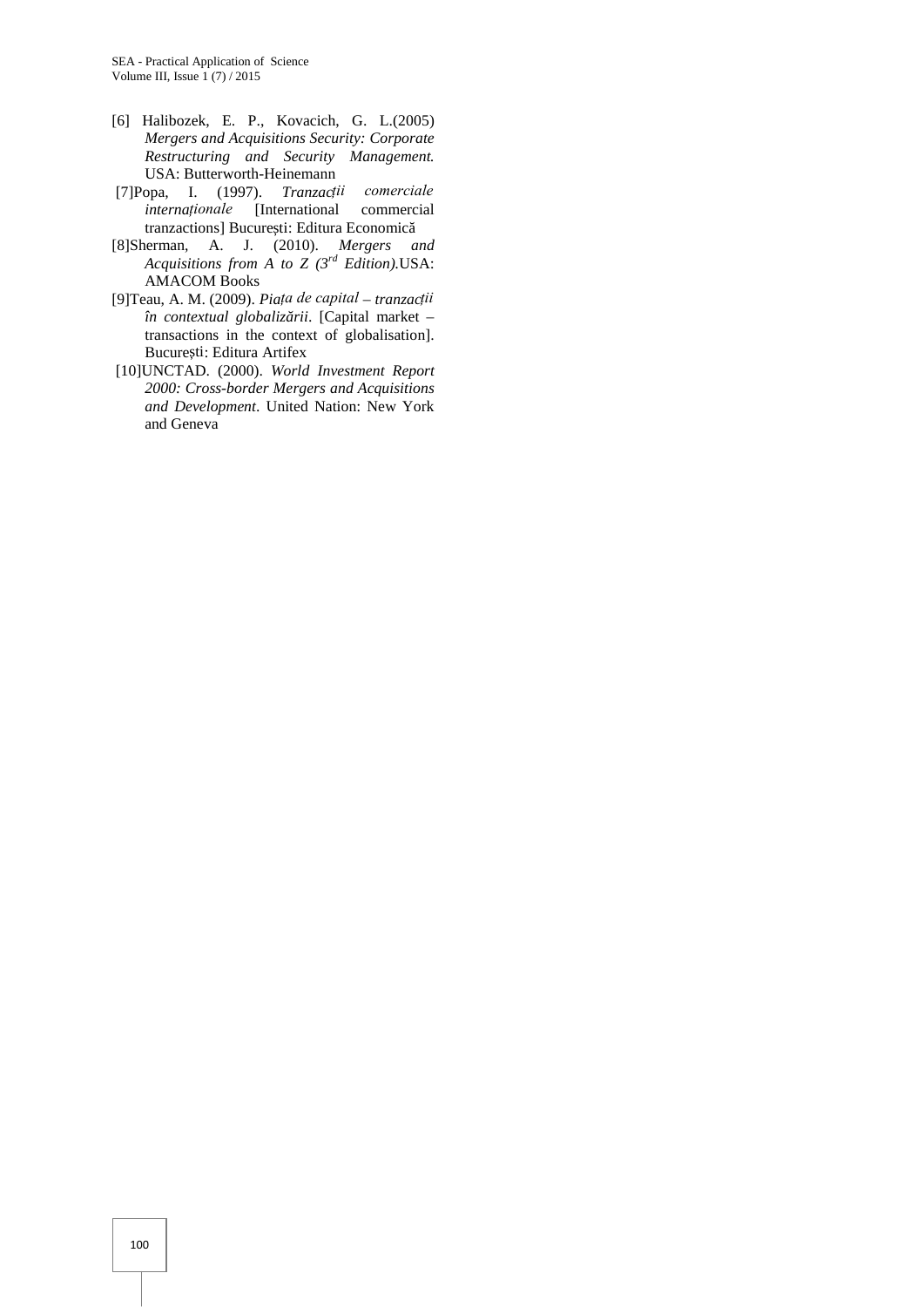| Sample contracts<br>❖<br>$\triangleright$ Global contracts<br>Turnkey contracts<br>Sample consortium                    | Subcontracts<br>❖<br>$\triangleright$ Coproduction<br>License<br>n,<br>Franchise<br>$\bullet$ | Joint-venture<br>❖<br>$\triangleright$ Mergers<br>and<br>acquisitions<br>(M&A)     |
|-------------------------------------------------------------------------------------------------------------------------|-----------------------------------------------------------------------------------------------|------------------------------------------------------------------------------------|
| <b>AUTONOMY</b>                                                                                                         |                                                                                               | <b>INTEGRATION</b>                                                                 |
| There is not a continuous<br>❖<br>organizational commitment<br>$\triangleright$ Decisions are made by the<br>each firms | It involves a commitment<br>$\frac{1}{2}$<br>$\triangleright$ Decisions are made together     | <b>*</b> Involves changes<br>the<br>control<br>in<br>and/or corporate<br>structure |
| <b>COLLABORATION</b>                                                                                                    | STRATEGIC ALIIANCES                                                                           | <b>FULL</b><br><b>INTEGRATION</b>                                                  |

*Figure 1: Axis - corporate integration*

*Source: based on Bari I., Tratat de economie politică globală, Ed. Economică, București, 2010*